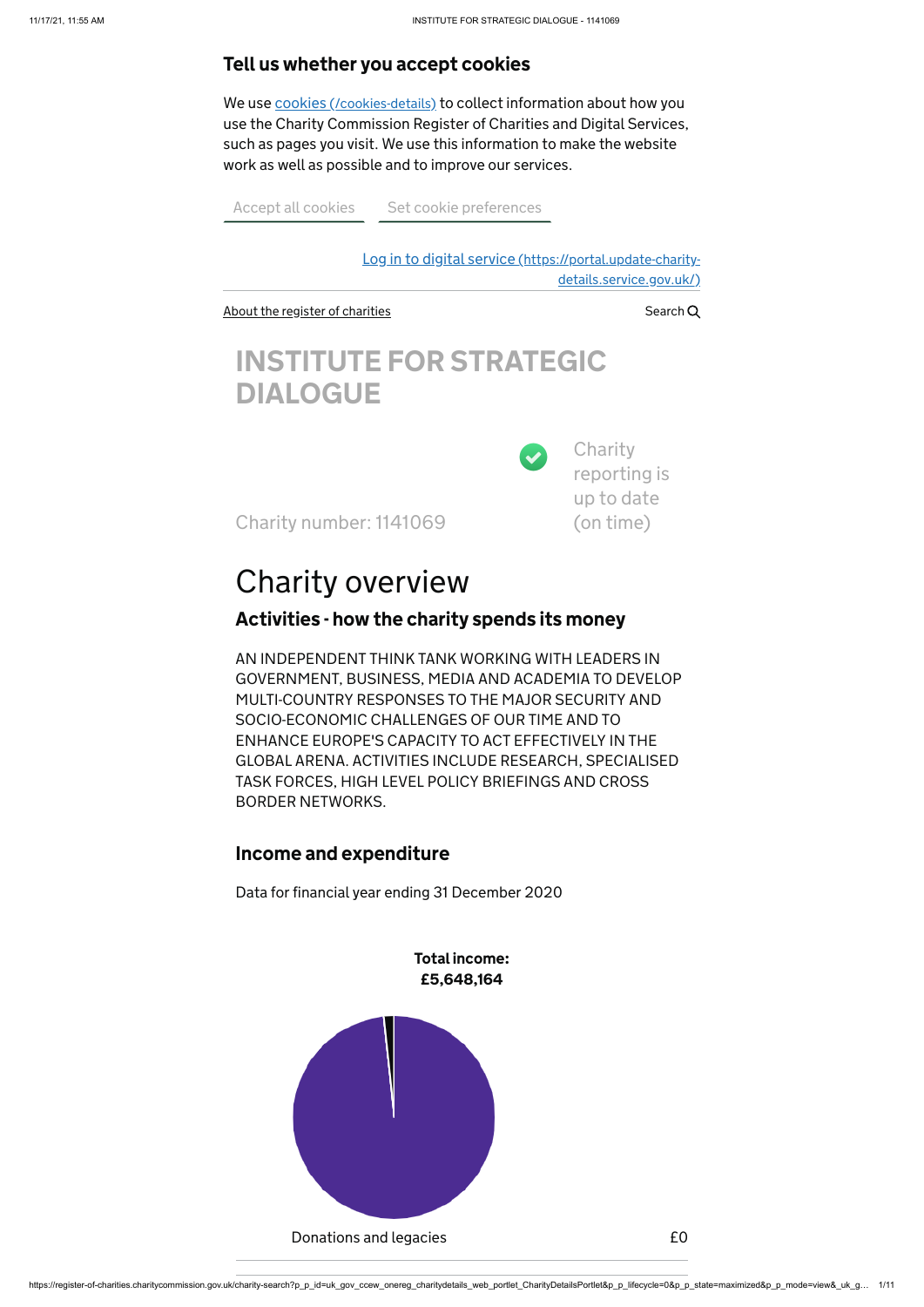https://register-of-charities.charitycommission.gov.uk/charity-search?p\_p\_id=uk\_gov\_ccew\_onereg\_charitydetails\_web\_portlet\_CharityDetailsPortlet&p\_p\_lifecycle=0&p\_p\_state=maximized&p\_p\_mode=view&\_uk\_g… 2/11

| Charitable activities    | £5.56m  |
|--------------------------|---------|
| Other trading activities | f O     |
| Investments              | £Ω      |
| Other                    | £90.00k |



£0 investments gains (losses)

Total income includes £47,500 from 1 government grant(s)

### People



Employees with total benefits over £60,000

#### Number of employees

| £60k to £70k       |  |
|--------------------|--|
| £70k to £80k       |  |
| $£130k$ to $£140k$ |  |

### Fundraising Trading Trustee payments

49 Employee(s)

5 Trustee(s)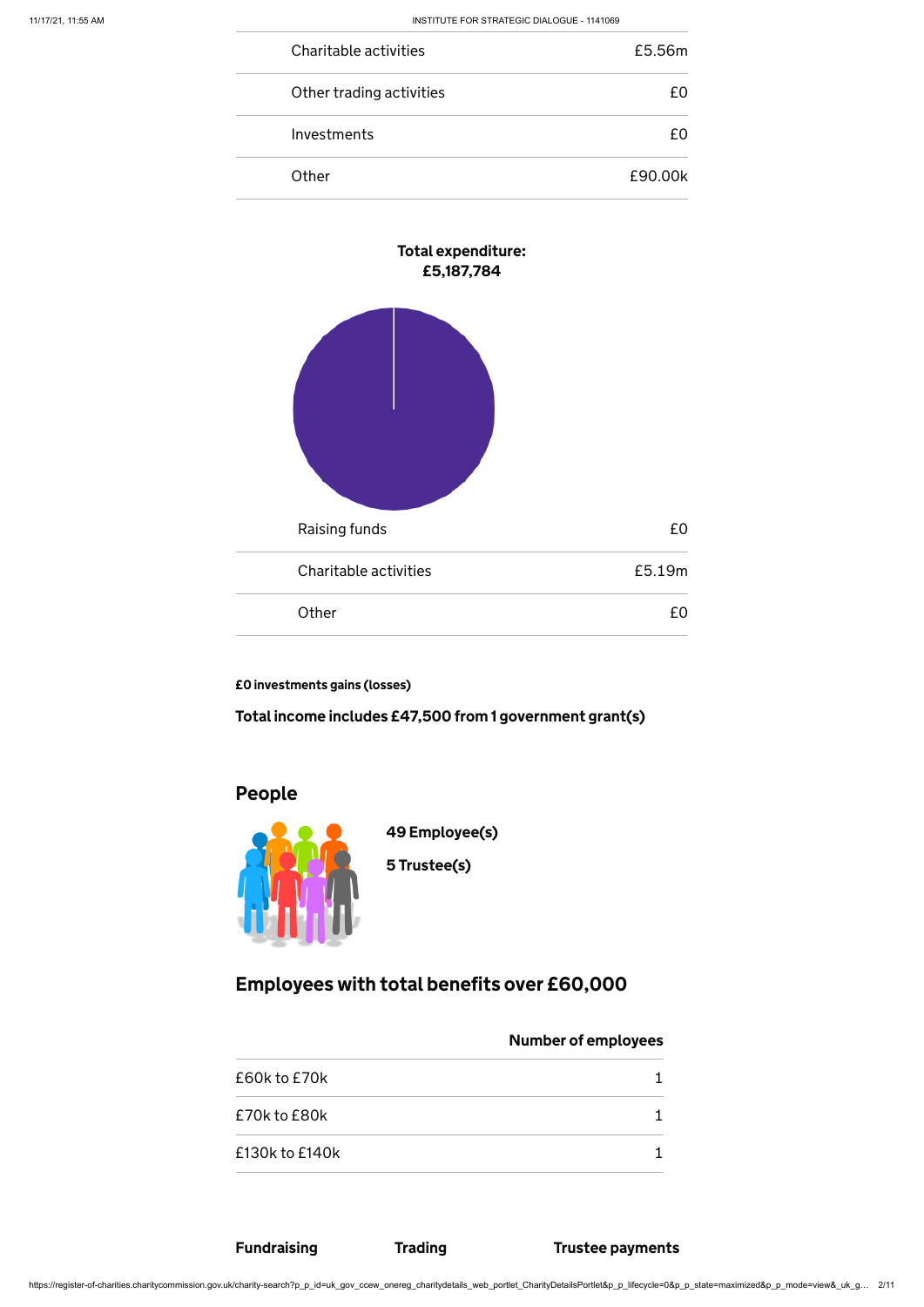11/17/21, 11:55 AM INSTITUTE FOR STRATEGIC DIALOGUE - 1141069

https://register-of-charities.charitycommission.gov.uk/charity-search?p\_p\_id=uk\_gov\_ccew\_onereg\_charitydetails\_web\_portlet\_CharityDetailsPortlet&p\_p\_lifecycle=0&p\_p\_state=maximized&p\_p\_mode=view&\_uk\_g… 3/11

This charity raises funds from the public but does not work with professional fundraisers or commercial participators.

This charity does not have any trading subsidiaries.

No trustees receive any remuneration, payments or benefits from the charity.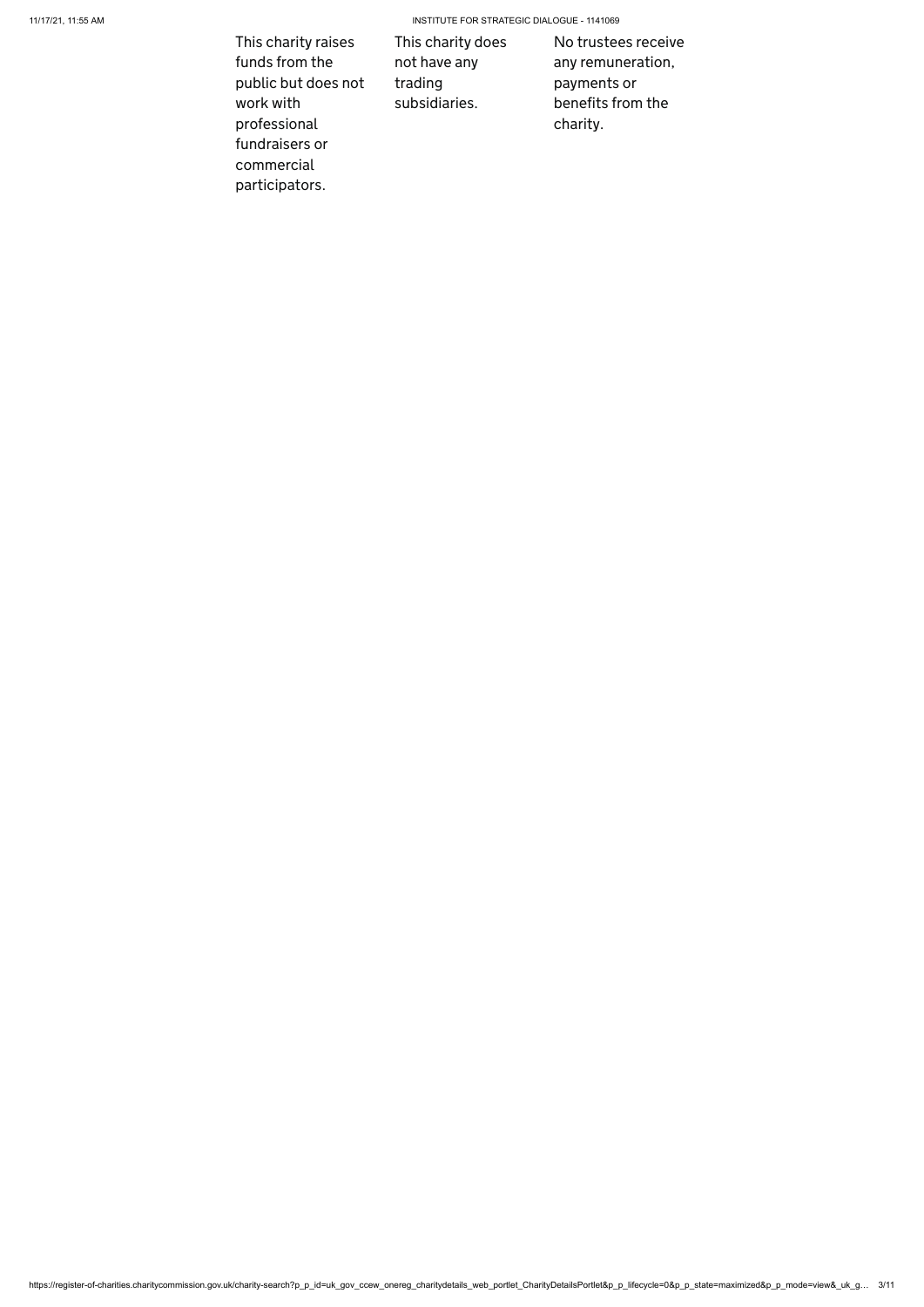https://register-of-charities.charitycommission.gov.uk/charity-search?p\_p\_id=uk\_gov\_ccew\_onereg\_charitydetails\_web\_portlet\_CharityDetailsPortlet&p\_p\_lifecycle=0&p\_p\_state=maximized&p\_p\_mode=view&\_uk\_g… 4/11

# What, who, how, where

| What the charity          | <b>General Charitable Purposes</b>   |
|---------------------------|--------------------------------------|
| does:                     | Education/training                   |
| Who the charity<br>helps: | The General Public/mankind           |
| How the charity           | Provides Advocacy/advice/information |
| helps:                    | Sponsors Or Undertakes Research      |
|                           | Acts As An Umbrella Or Resource Body |
|                           | <b>Other Charitable Activities</b>   |
| Where the charity         | <b>Throughout England And Wales</b>  |
| operates:                 | Canada                               |
|                           | France                               |
|                           | Germany                              |
|                           | <b>United States</b>                 |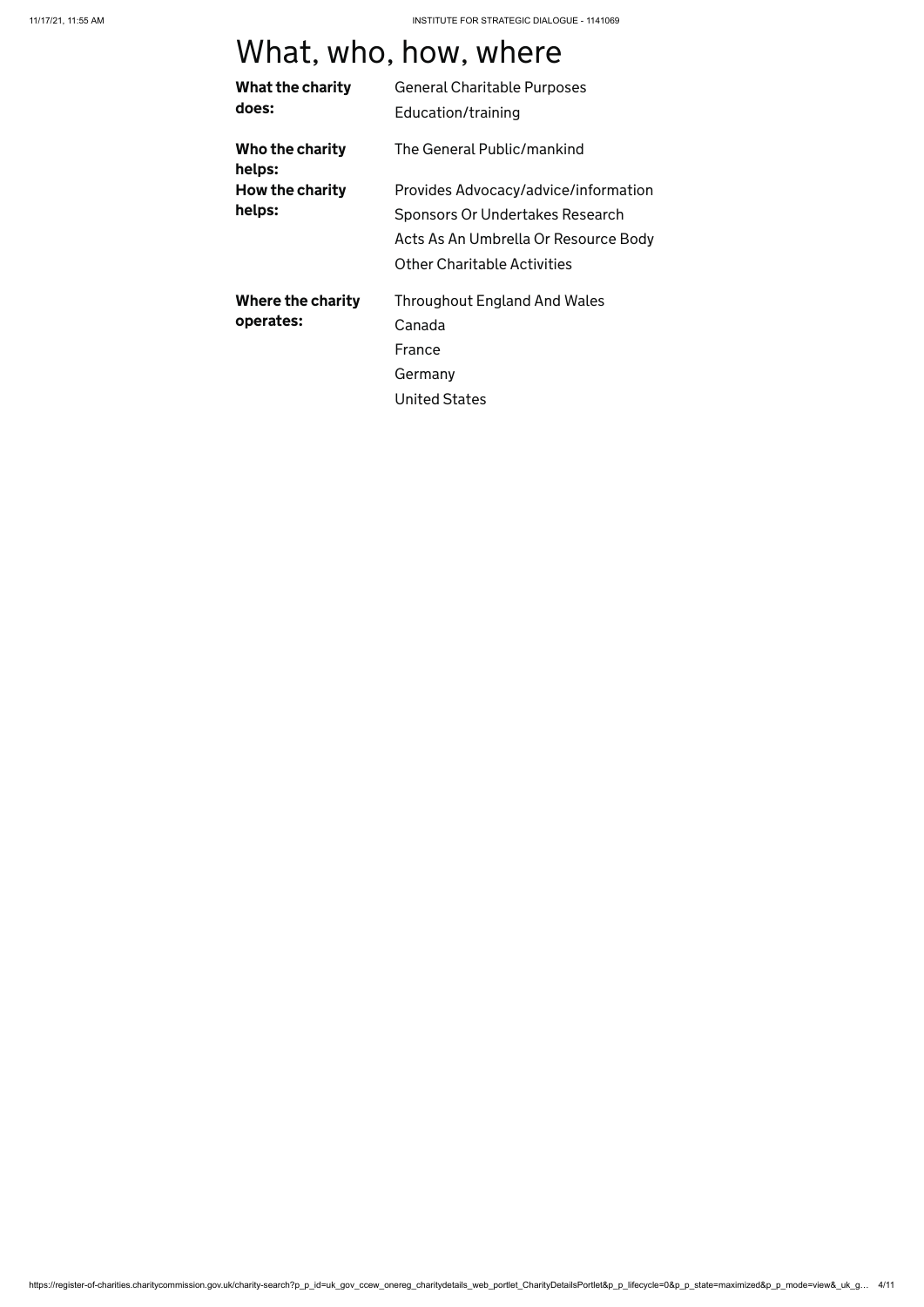https://register-of-charities.charitycommission.gov.uk/charity-search?p\_p\_id=uk\_gov\_ccew\_onereg\_charitydetails\_web\_portlet\_CharityDetailsPortlet&p\_p\_lifecycle=0&p\_p\_state=maximized&p\_p\_mode=view&\_uk\_g… 5/11

# Governance

| <b>Registration</b><br>history: | 01 April 2011: Standard registration                       |
|---------------------------------|------------------------------------------------------------|
| <b>Organisation type:</b>       | Charitable company                                         |
| <b>Other names:</b>             | No other names                                             |
| <b>Company number:</b>          | 06581421                                                   |
| Gift aid:                       | Not recognised by HMRC for gift aid                        |
| <b>Other regulators:</b>        | No information available                                   |
| <b>Policies:</b>                | <b>Complaints handling</b>                                 |
|                                 | Conflicting interests                                      |
|                                 | Paying staff                                               |
|                                 | Risk management                                            |
|                                 | Safeguarding vulnerable beneficiaries                      |
|                                 | Volunteer management                                       |
| Land and property:              | This charity does not own and/or lease land<br>or property |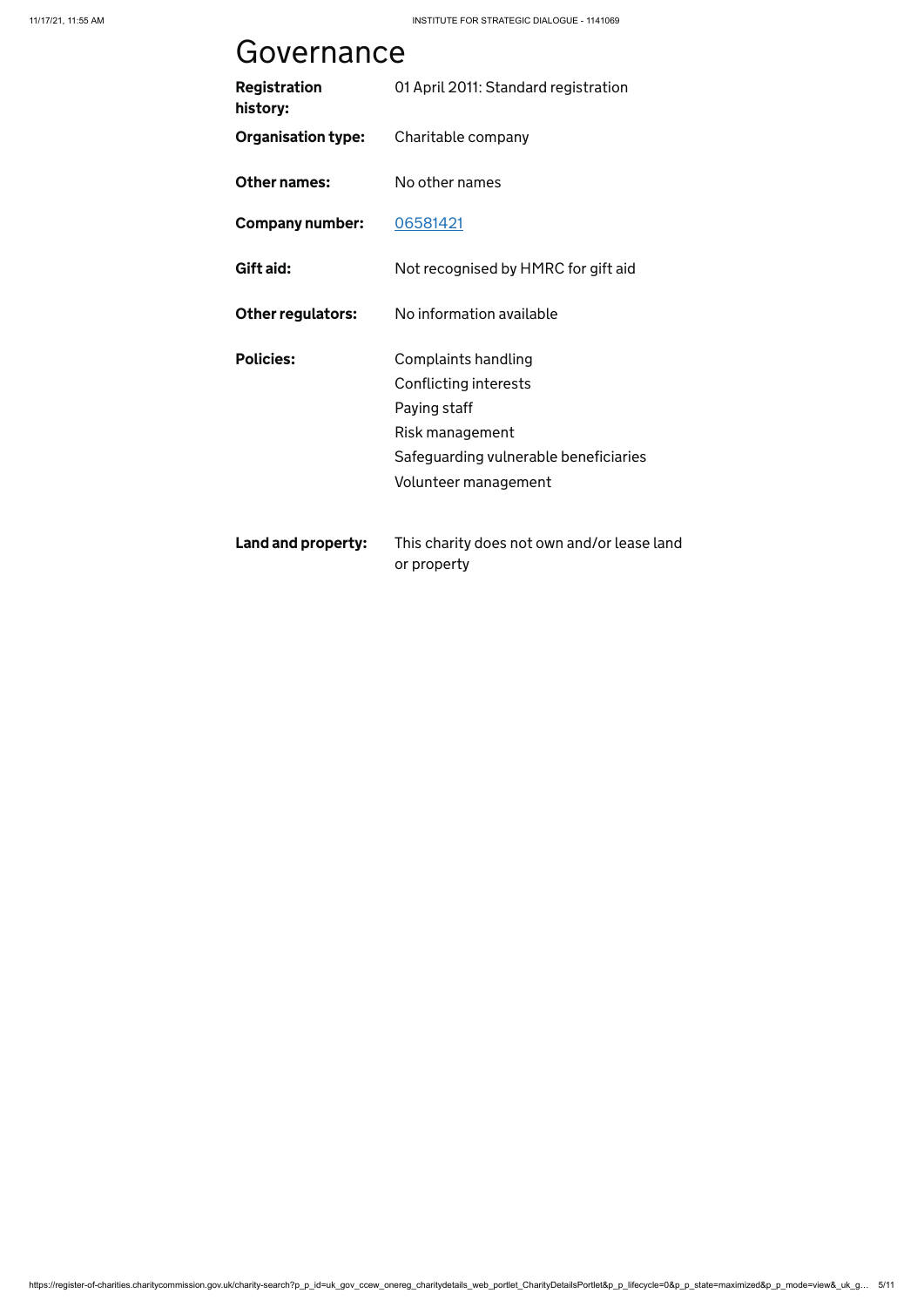# **Trustees**

https://register-of-charities.charitycommission.gov.uk/charity-search?p\_p\_id=uk\_gov\_ccew\_onereg\_charitydetails\_web\_portlet\_CharityDetailsPortlet&p\_p\_lifecycle=0&p\_p\_state=maximized&p\_p\_mode=view&\_uk\_g… 6/11

### 5 Trustee(s)

| <b>Name</b>                    | <b>Role</b>    | Date of<br>appointment  | <b>Other</b><br>trusteeships                                                 | <b>Reporting</b><br>status of<br>other<br>trusteeships |
|--------------------------------|----------------|-------------------------|------------------------------------------------------------------------------|--------------------------------------------------------|
| <b>Stuart</b><br>Fiertz        | <b>Trustee</b> |                         | None on<br>record                                                            |                                                        |
| Edward<br><b>Williams</b>      | <b>Trustee</b> | 10 December<br>2019     | None on<br>record                                                            |                                                        |
| <b>MICHAEL</b><br><b>LEWIS</b> | Trustee        | 06 April 2011           | <b>STANLEY AND</b><br><b>ZEA LEWIS</b><br><b>FAMILY</b><br><b>FOUNDATION</b> | Received: On<br>time                                   |
|                                |                |                         | <b>WEIDENFELD-</b><br><b>HOFFMANN</b><br><b>TRUST</b>                        | Received: On<br>time                                   |
| <b>MARK</b><br><b>BERGMAN</b>  | <b>Trustee</b> | 06<br>September<br>2016 | None on<br>record                                                            |                                                        |
| Dr Serra<br>Kirdar             | <b>Trustee</b> | 01 January<br>2019      | None on<br>record                                                            |                                                        |

Trustees are the people responsible for controlling the work, management and administration of the charity on behalf of its beneficiaries. Generally trustees are treasurer, chair, board member etc. The trustees are responsible for keeping this list up to date and can do this by updating their details as they happen through the [online service](https://www.gov.uk/guidance/online-services-for-charities)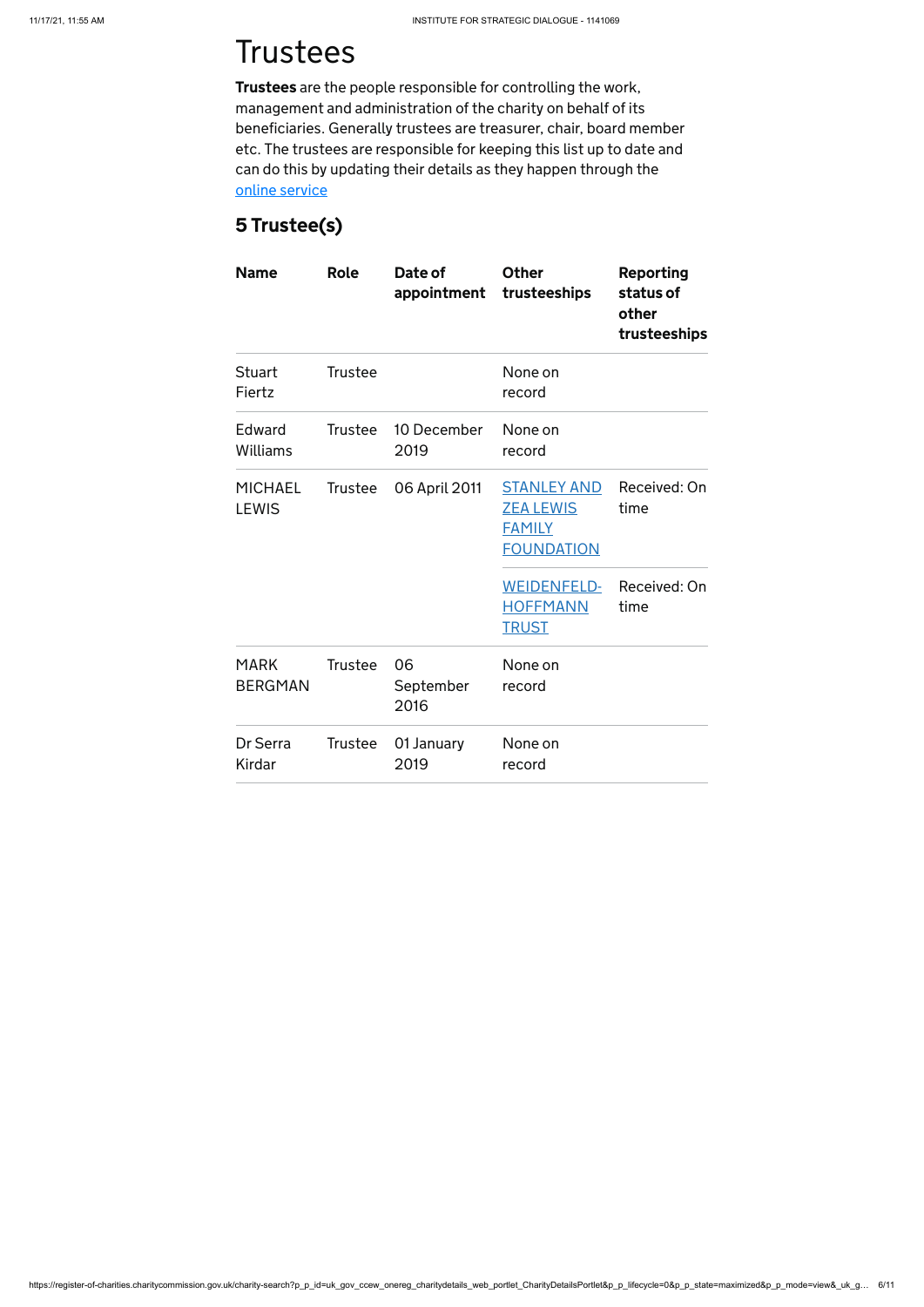https://register-of-charities.charitycommission.gov.uk/charity-search?p\_p\_id=uk\_gov\_ccew\_onereg\_charitydetails\_web\_portlet\_CharityDetailsPortlet&p\_p\_lifecycle=0&p\_p\_state=maximized&p\_p\_mode=view&\_uk\_g… 7/11

# Financial history



Financial period end date

|                                  | Income/<br><b>Expenditure</b>                | 31/12/2016 | 31/12/2017 | 31/12/2018 | 31/12/2019 | 31/12/2020 |
|----------------------------------|----------------------------------------------|------------|------------|------------|------------|------------|
| $\overline{\blacktriangleright}$ | Total gross<br>income                        | £1.45m     | £3.61m     | £5.63m     | £4.61m     | £5.65m     |
| <u>। ମ</u>                       | Total<br>expenditure                         | £522.62k   | £3.37m     | £5.08m     | £5.01m     | £5.19m     |
| $\overline{\mathbf{X}}$          | Income from<br>government<br>contracts       | £0         | £0         | N/A        | N/A        | N/A        |
| $\overline{\mathsf{M}}$          | Income from<br>government<br>grants          | £0         | £330.00k   | N/A        | N/A        | £47.50k    |
| M                                | Income -<br><b>Donations</b><br>and legacies | £462.58k   | £122.25k   | £0         | £0         | £0         |
|                                  | Income -<br>Other<br>trading<br>activities   | £0         | £0         | £0         | £0         | £0         |
|                                  | Income -                                     | £986.62k   | £3.48m     | £5.63m     | £4.61m     | £5.56m     |

| Charitable |  |
|------------|--|
| activities |  |

| Income -<br><b>Endowments</b> | £0  | £0   | £0     | £0     | £0      |
|-------------------------------|-----|------|--------|--------|---------|
| Income -<br>Investment        | £74 | £65  | £1.37k | £79    | £0      |
| Income -<br>Other             | £0  | £538 | £0     | E2.12k | £90.00k |
| Income -<br>Legacies          | £0  | £0   | £0     | £0     | £0      |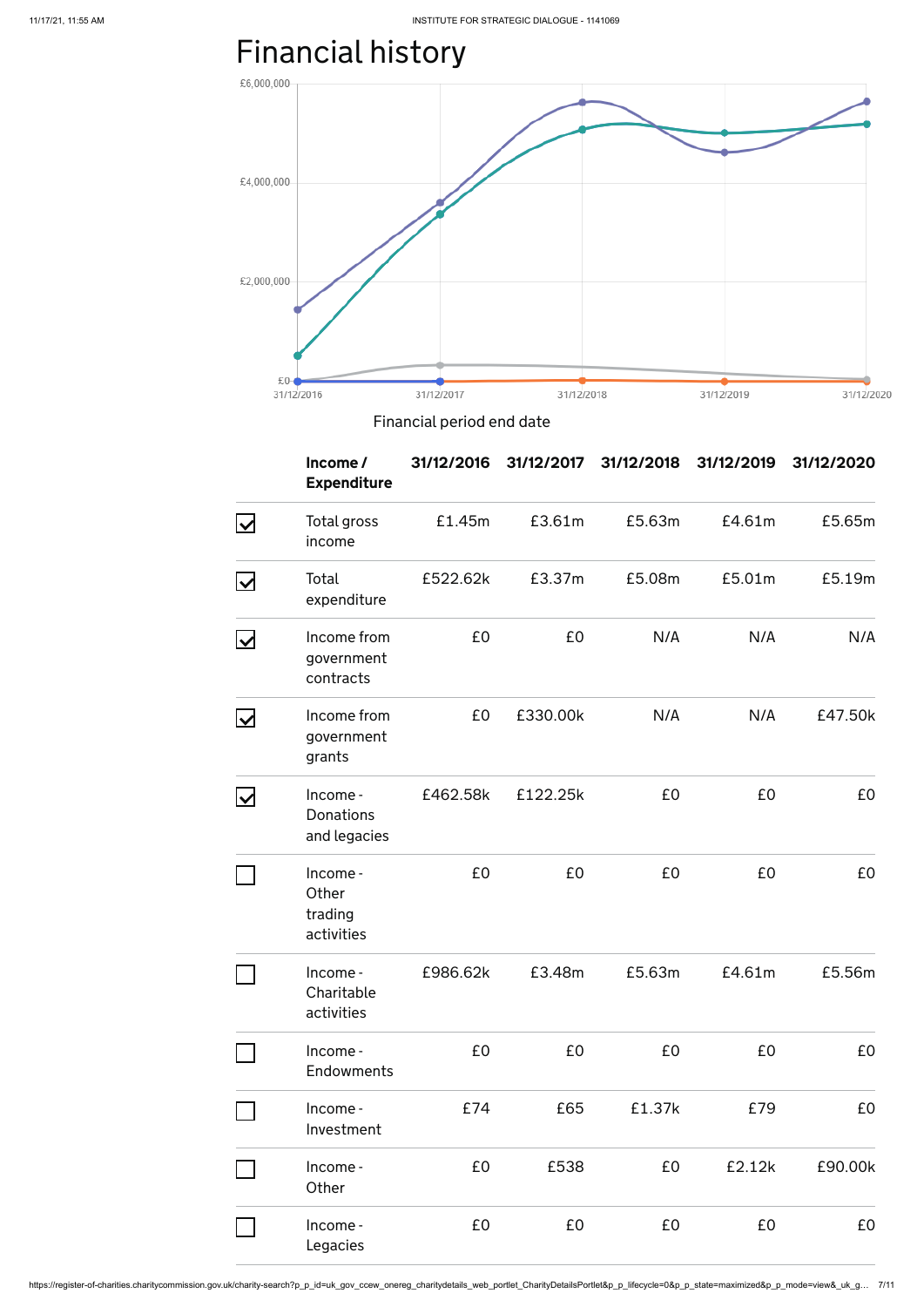#### 11/17/21, 11:55 AM INSTITUTE FOR STRATEGIC DIALOGUE - 1141069

https://register-of-charities.charitycommission.gov.uk/charity-search?p\_p\_id=uk\_gov\_ccew\_onereg\_charitydetails\_web\_portlet\_CharityDetailsPortlet&p\_p\_lifecycle=0&p\_p\_state=maximized&p\_p\_mode=view&\_uk\_g… 8/11

|                           | Income/<br><b>Expenditure</b>             | 31/12/2016 | 31/12/2017 | 31/12/2018 | 31/12/2019 | 31/12/2020 |
|---------------------------|-------------------------------------------|------------|------------|------------|------------|------------|
| $\boldsymbol{\mathsf{w}}$ | Expenditure<br>- Charitable<br>activities | £522.62k   | £3.37m     | £5.08m     | £5.01m     | £5.19m     |
|                           | Expenditure<br>- Raising<br>funds         | £0         | £0         | £0         | £0         | £0         |
| $\overline{\mathsf{v}}$   | Expenditure<br>- Governance               | £0         | £0         | £22.72k    | £0         | £0         |
|                           | Expenditure<br>- Grants<br>institution    | £0         | £0         | £628.48k   | £0         | £425.74k   |
|                           | Expenditure<br>- Investment<br>management | £0         | £0         | £0         | £0         | £0         |
|                           | Expenditure<br>- Other                    | £0         | £0         | £0         | £0         | £0         |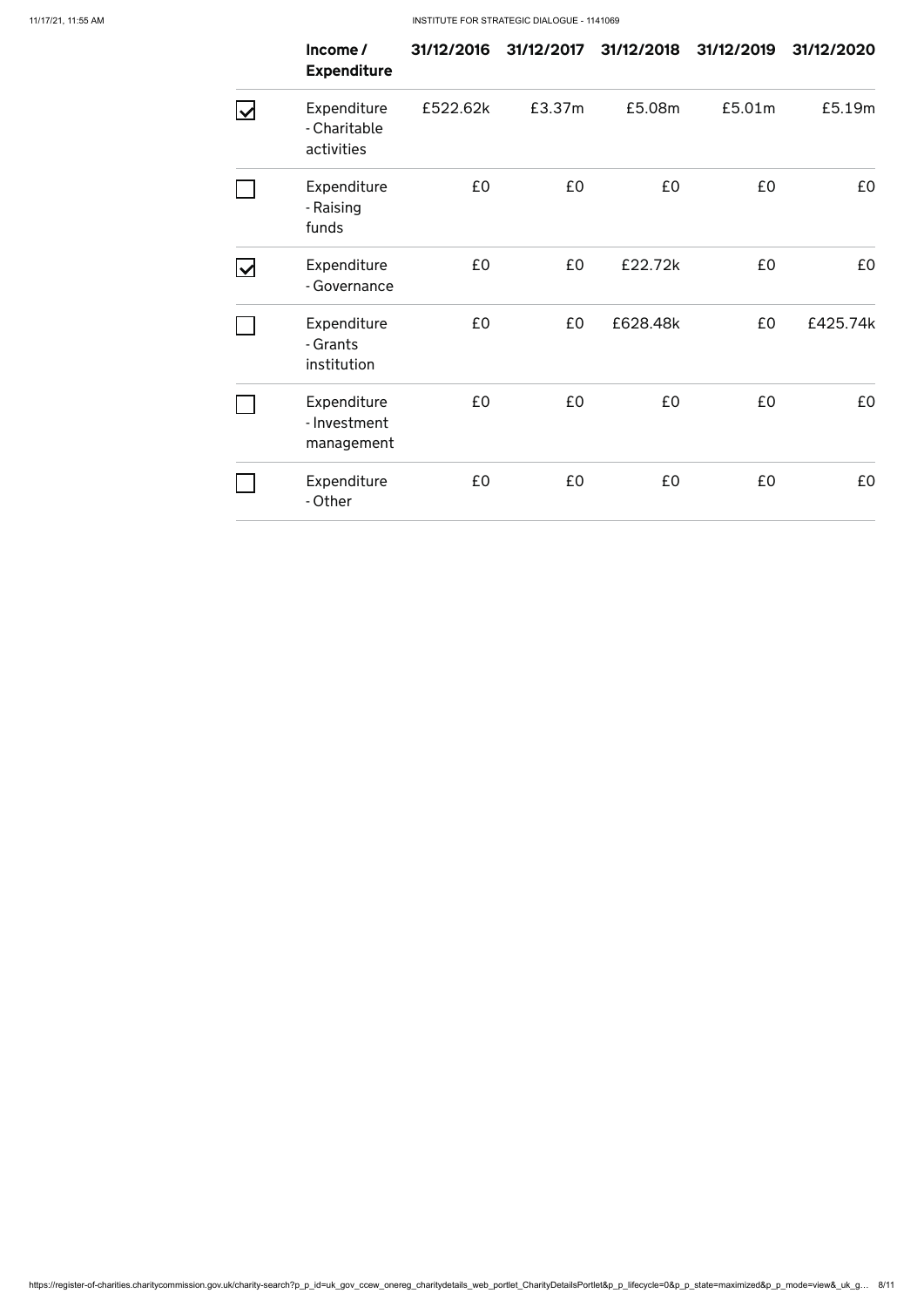https://register-of-charities.charitycommission.gov.uk/charity-search?p\_p\_id=uk\_gov\_ccew\_onereg\_charitydetails\_web\_portlet\_CharityDetailsPortlet&p\_p\_lifecycle=0&p\_p\_state=maximized&p\_p\_mode=view&\_uk\_g… 9/11

# Assets and liabilities

**Definitions for assets and liabilities** 

|                                       | Asset /<br><b>Liability</b>                                      | 31/12/2016 | 31/12/2017 | 31/12/2018 | 31/12/2019 | 31/12/2020 |
|---------------------------------------|------------------------------------------------------------------|------------|------------|------------|------------|------------|
| $\overline{\vee}$                     | Own use<br>assets                                                | £61.38k    | £58.69k    | £52.74k    | £140.70k   | £89.58k    |
| $\overline{\blacktriangledown}$       | Long-term<br>investments                                         | £0         | £0         | £0         | £21.83k    | £0         |
| $\boldsymbol{\mathsf{ \mathcal{v} }}$ | Other<br>assets                                                  | £1.61m     | £2.16m     | £1.95m     | £1.54m     | £2.17m     |
| $\boldsymbol{\mathsf{ \mathcal{v} }}$ | Defined<br>benefit<br>pension<br>scheme<br>asset or<br>liability | £0         | £0         | £0         | £0         | £0         |
|                                       | Total<br>liabilities                                             | £748.82k   | £1.06m     | £294.29k   | £392.28k   | £487.50k   |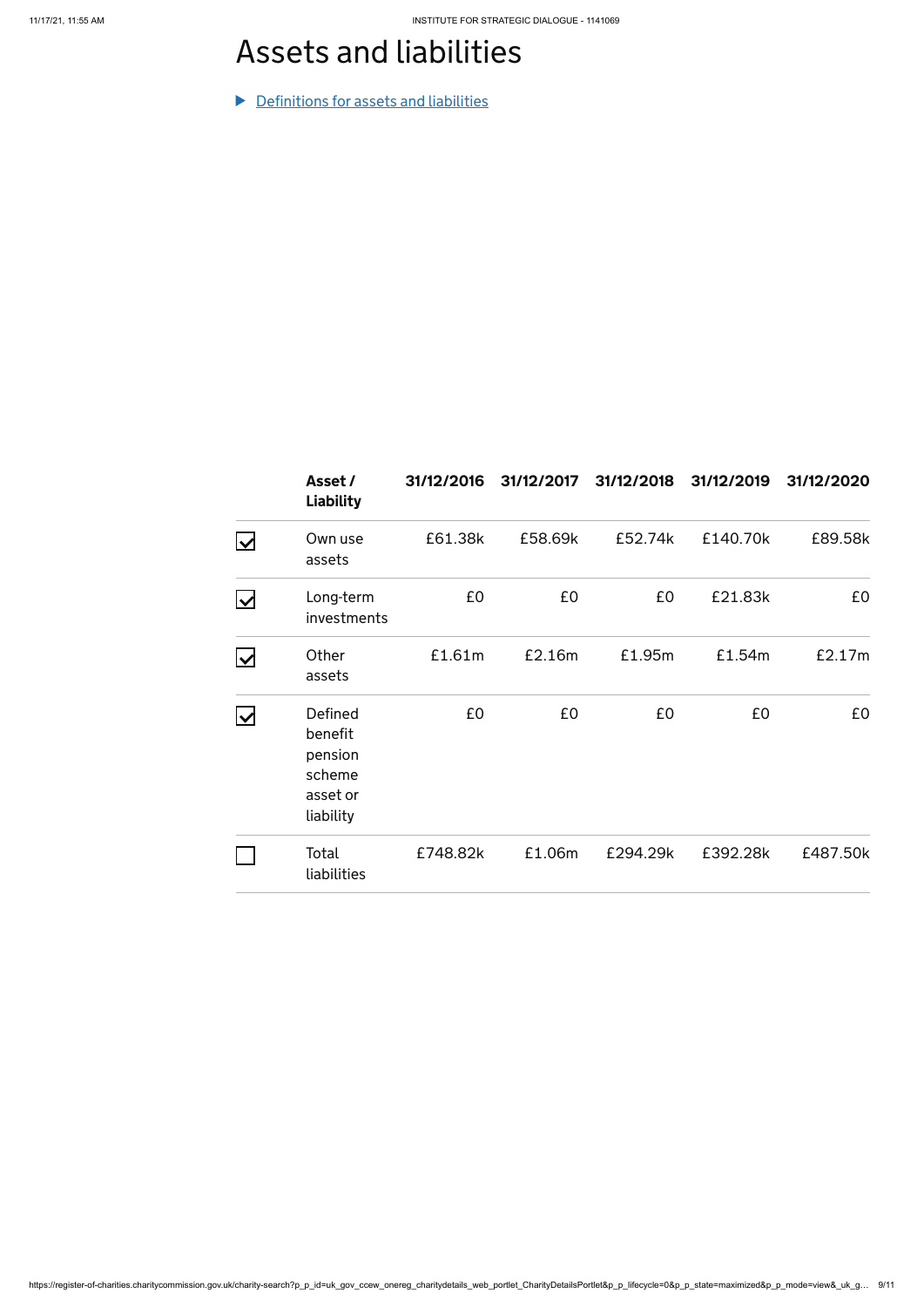https://register-of-charities.charitycommission.gov.uk/charity-search?p\_p\_id=uk\_gov\_ccew\_onereg\_charitydetails\_web\_portlet\_CharityDetailsPortlet&p\_p\_lifecycle=0&p\_p\_state=maximized&p\_p\_mode=view&\_uk\_… 10/11

# Accounts and annual returns

This table shows the charity's record of submitting annual returns, accounts and trustees' annual report (TAR) for the last five financial periods.

MEMORANDUM AND ARTICLES INCORPORATED 30/04/2008 AS REGISTERED AT COMPANIES HOUSE ON 04/03/2011

1) THE ADVANCEMENT OF THE EDUCATION OF THE PUBLIC IN THE UNITED KINGDOM AND ELSEWHERE IN RELATION TO GOVERNMENT, ECONOMICS, POLITICS, LAW, ADMINICTRATION ANID COOIAL COIFNICES, OF THE

| <b>Title</b>        | <b>Reporting</b><br>year       | <b>Date</b><br>received | <b>Received</b> | <b>Download</b> |
|---------------------|--------------------------------|-------------------------|-----------------|-----------------|
| Annual<br>return    | 31 December<br>2020            | 20 October<br>2021      | On time         |                 |
| Accounts<br>and TAR | 31 December<br>2020            | 20 October<br>2021      | On time         | <b>Download</b> |
| Annual<br>return    | 31 December<br>2019            | 16 October<br>2020      | On time         |                 |
| Accounts<br>and TAR | 31 December<br>2019            | 16 October<br>2020      | On time         | <b>Download</b> |
| Annual<br>return    | 31 December<br>2018            | 31 October<br>2019      | On time         |                 |
| Accounts<br>and TAR | 31 December<br>2018            | 31 October<br>2019      | On time         | <b>Download</b> |
| Annual<br>return    | 31 December<br>2017            | 15 October<br>2018      | On time         |                 |
| Accounts<br>and TAR | 31 December<br>2017 — 1        | 15 October<br>2018      | On time         | <b>Download</b> |
| Annual<br>return    | 31 December<br>2016            | 27 October<br>2017      | On time         |                 |
| Accounts<br>and TAR | 31 December 27 October<br>2016 | 2017                    | On time         | <b>Download</b> |

[Submit annual return](https://portal.update-charity-details.service.gov.uk/group/update-charity-details)

#### Governing document

Details of the type of governing document the charity has and when it was established. It is not the full text of the charity's governing document.

#### Charitable objects